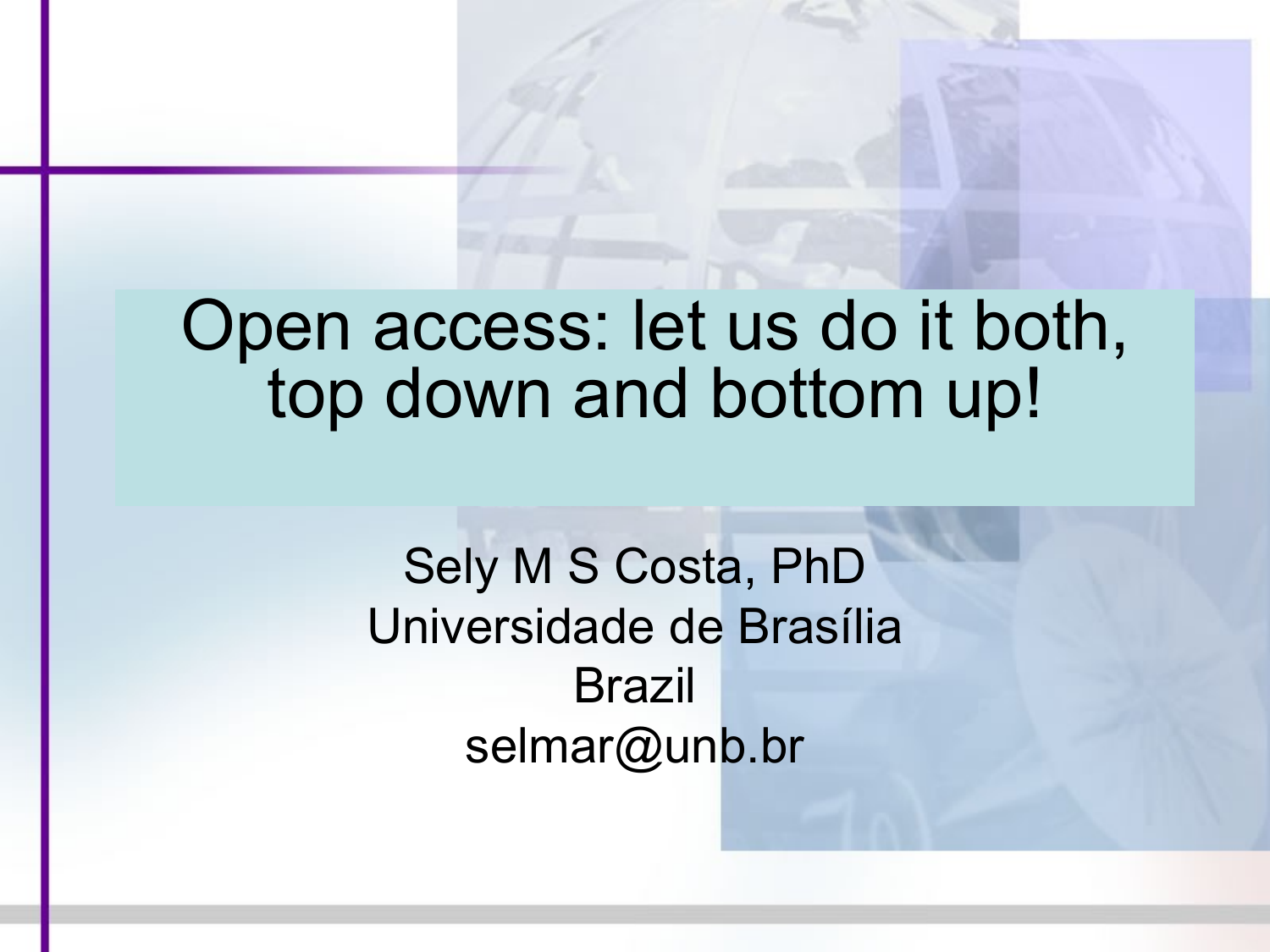# **Open Access (OA)**

## worldwide movement

theme being highly debated by the scholarly community

• challenge for the scientific and scholarly publishers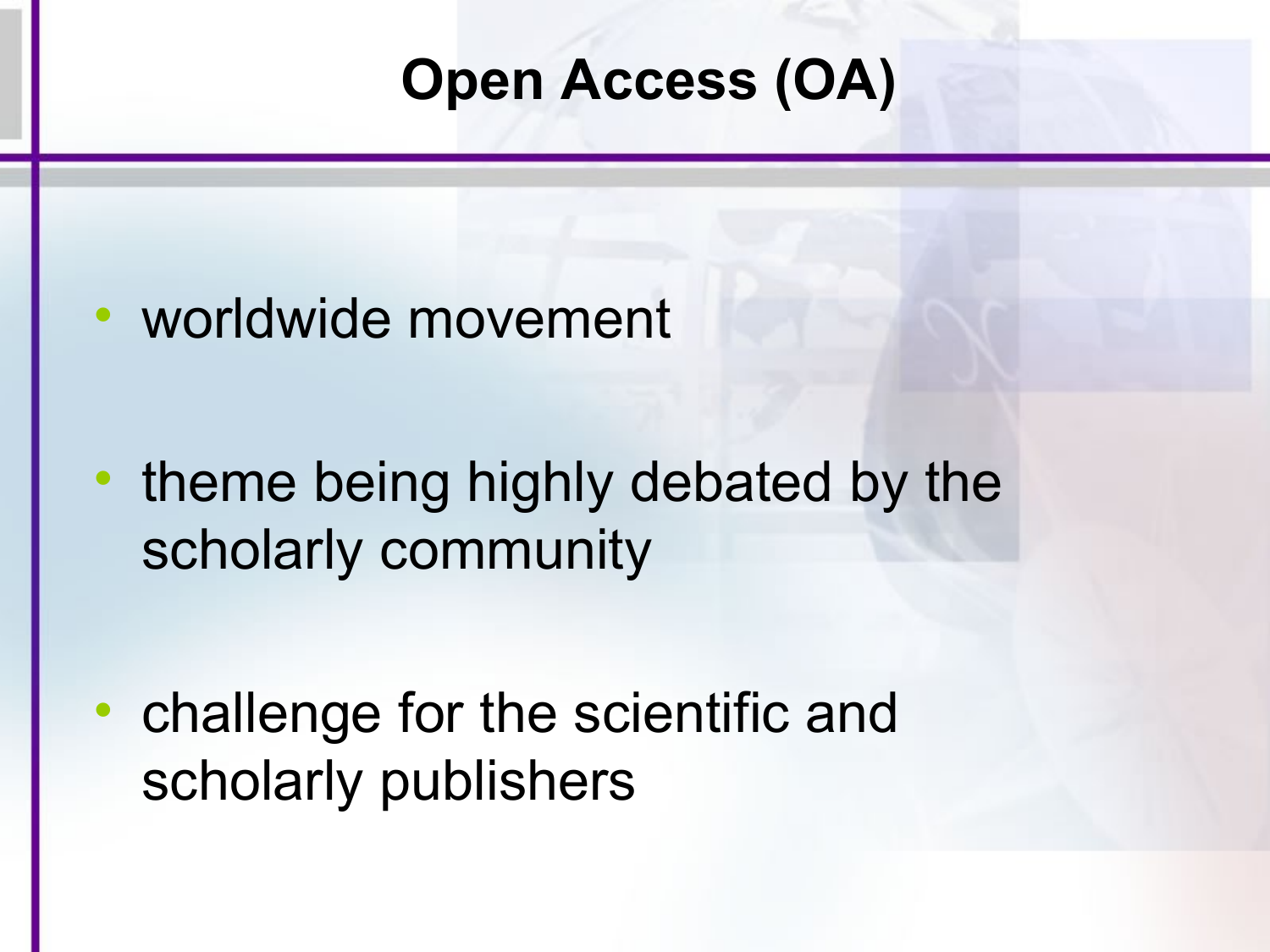## **Access and impact**



#### the wider the access, the higher the impact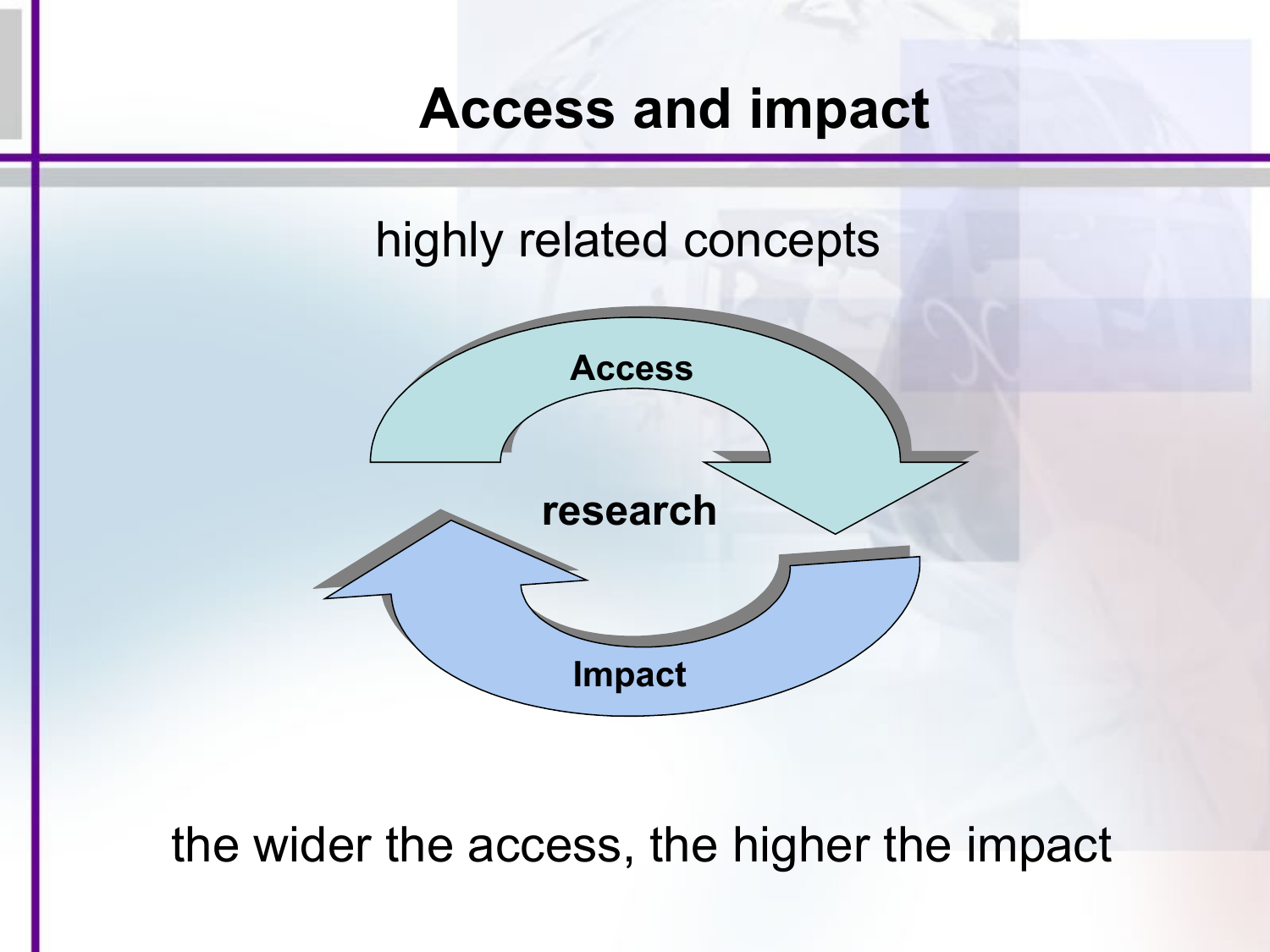## **Social interactions and science development**

#### Therefore:

#### – **Communication** is a keyword:

- it lies in the heart of research
- It allows **social interactions** within scholarly communities
- It brings about **science development**
- **Access** turns to be vital:
	- it increases science productivity and impact
	- it eventually allows interactions with the society as a whole
	- It feeds scientific and scholarly research work back
- What if **access** is globally **open**? ?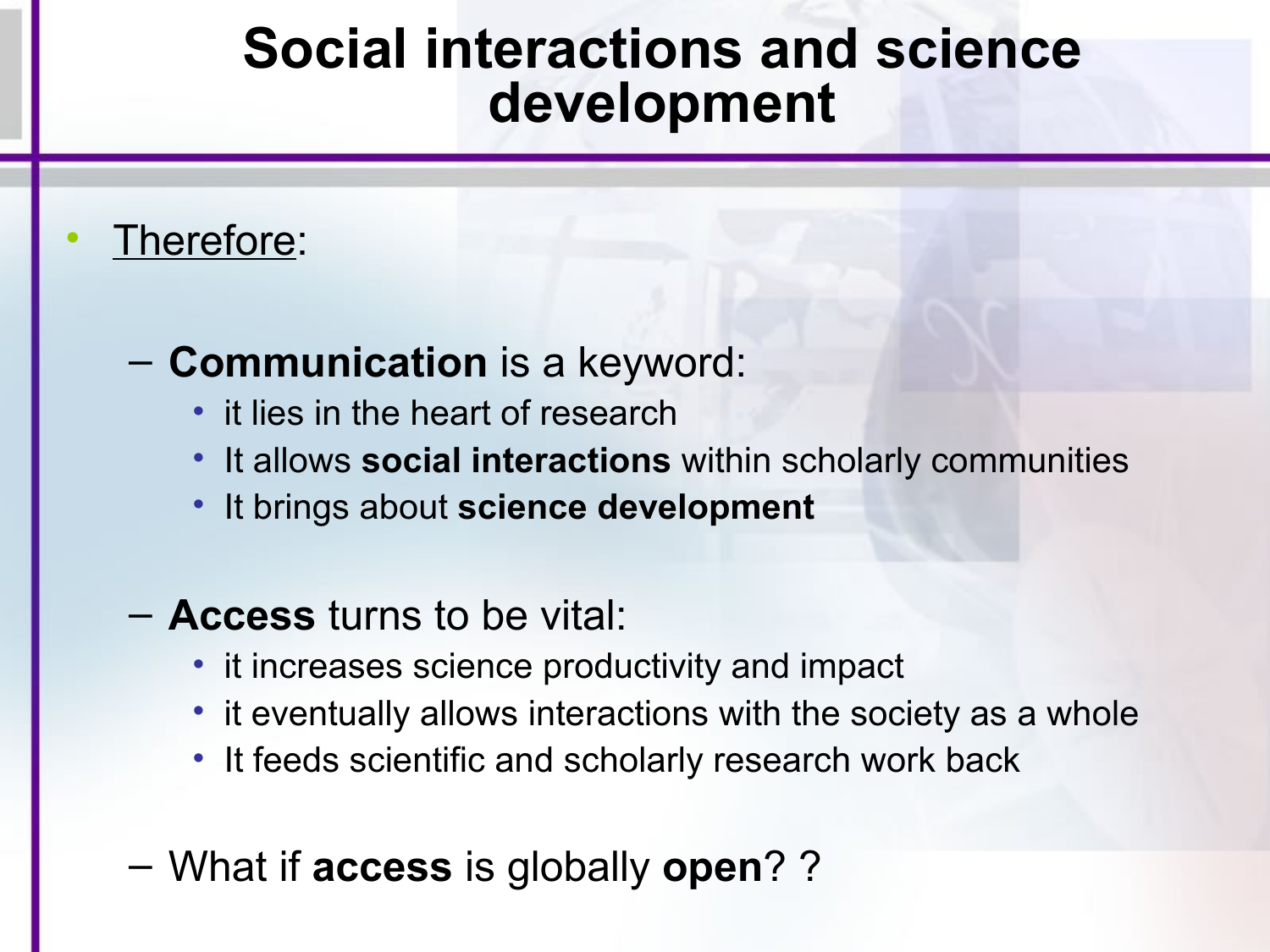#### **Social interactions and science development**

• **Open access globally:**

- $\checkmark$  It is needful
- **It is desirable**
- $\checkmark$  It is possible
- $\checkmark$  It is real!!!

**HOWEVER: there are both conflict and awareness problems**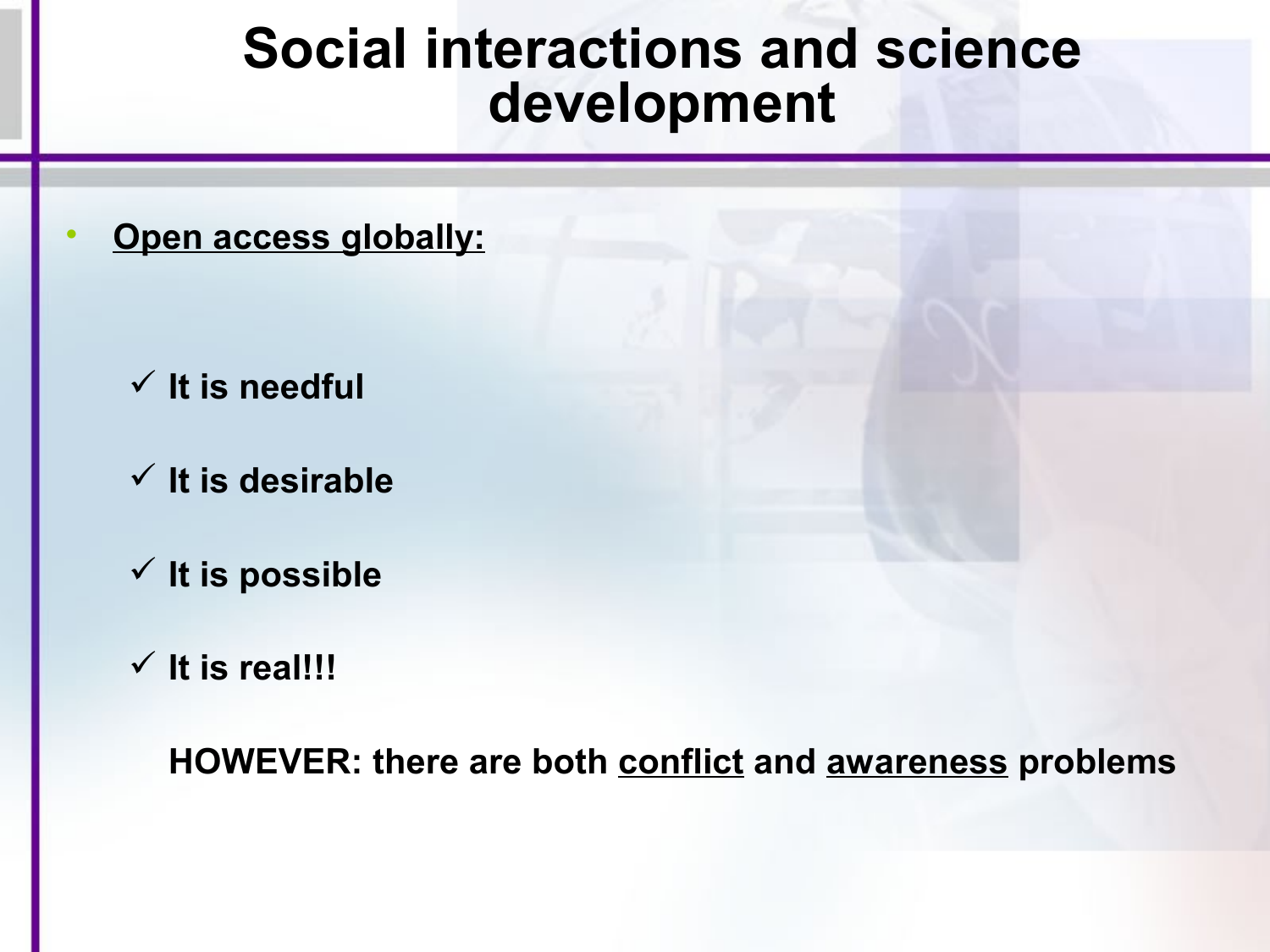## **Conflict**



**Editors X Authors**

*the research impact or editor's profit?*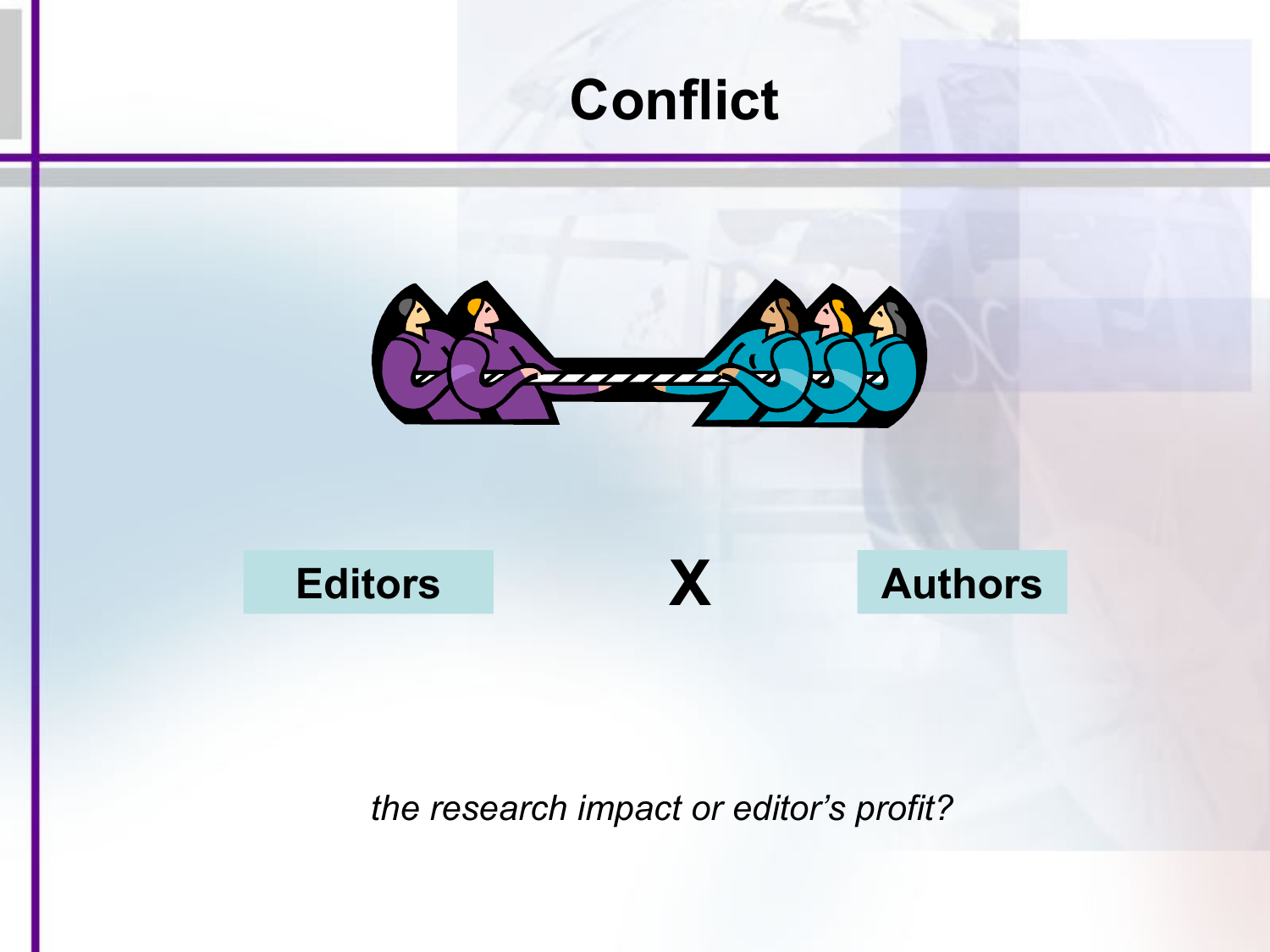# Awareness of OA



| <b>Dimension</b>    | Awareness                | <b>Unawareness</b>       |
|---------------------|--------------------------|--------------------------|
| Context             | of OA                    | of OA                    |
| Society as a whole  | High Developed Countries | Less Developed Countries |
| Scholarly Community | <b>Hard Sciences</b>     | Soft Sciences            |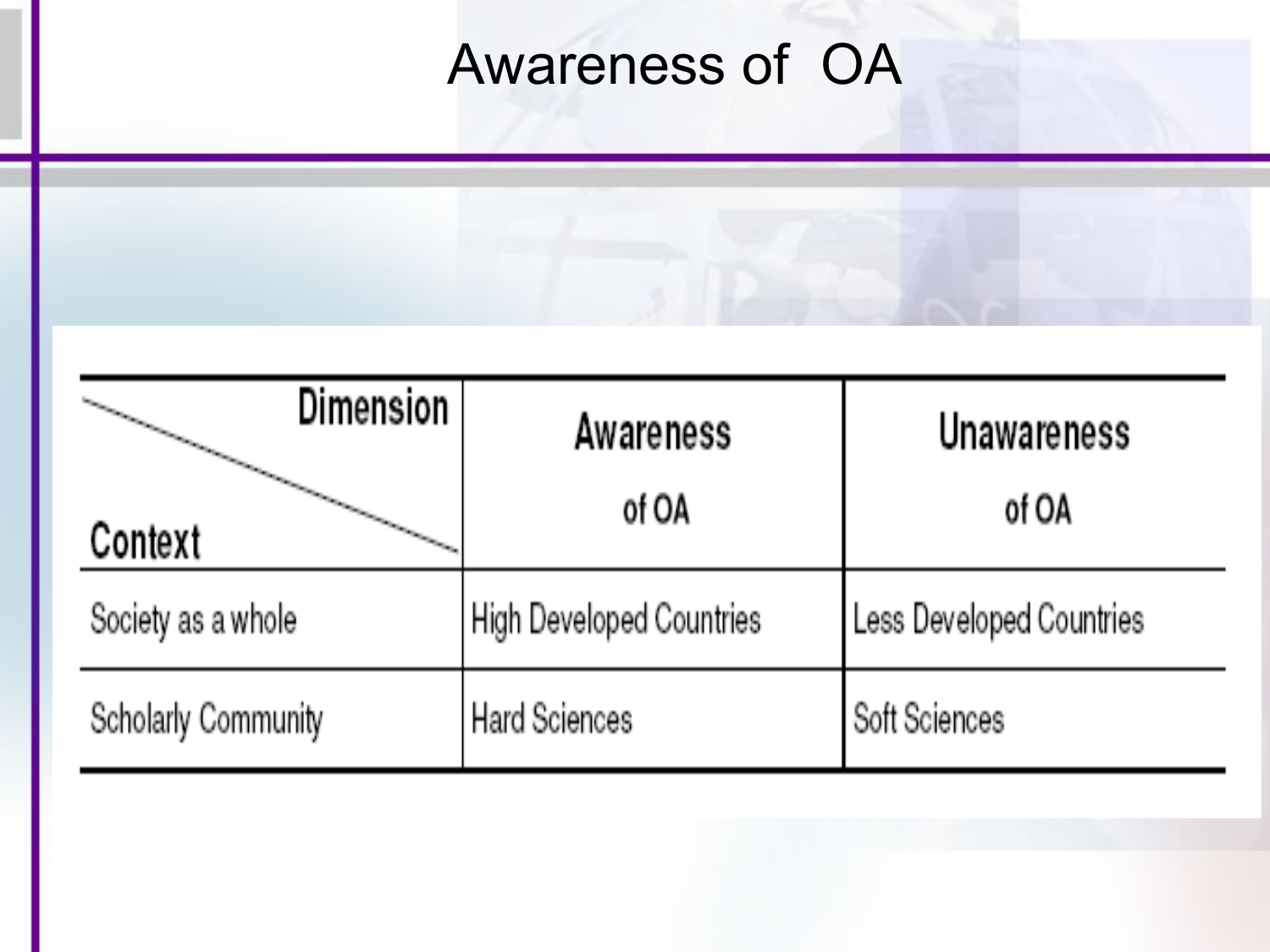#### **Science and the society**

• Science interest: the advance of knowledge to the benefit of the society

• Society interest: science popularisation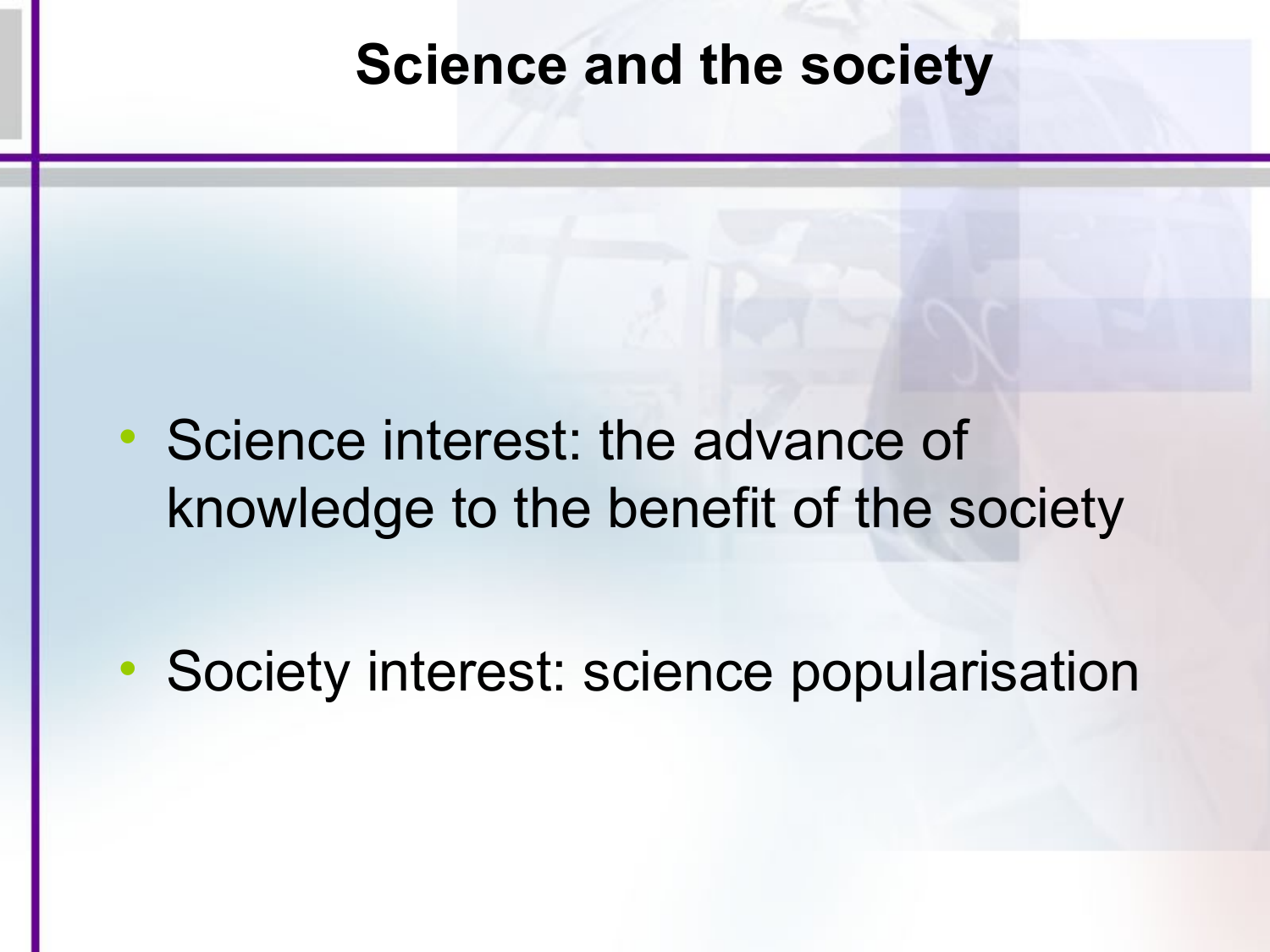## **OA Approaches**

• Top-down (sensitising work)

 $\triangleright$  OA stakeholders working along with

university executive personnel

government policy makers

decision makers from funding bodies

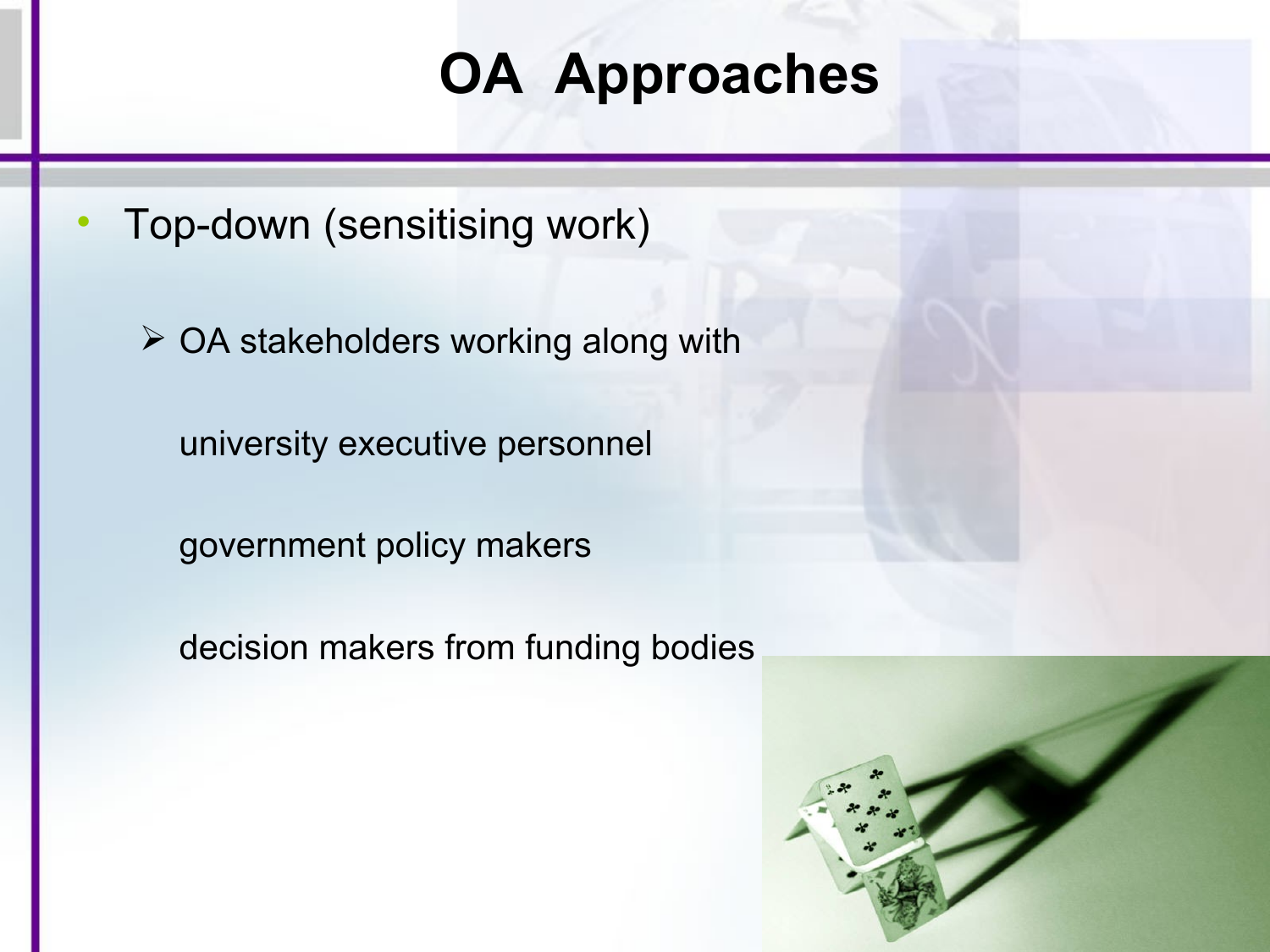# **OA Approaches**

- Bottom-up (real action work)
	- $\triangleright$  OA stakeholders themselves working in:

elaboration and implementation of university mandatory deposit policies for their repositories

university training programmes